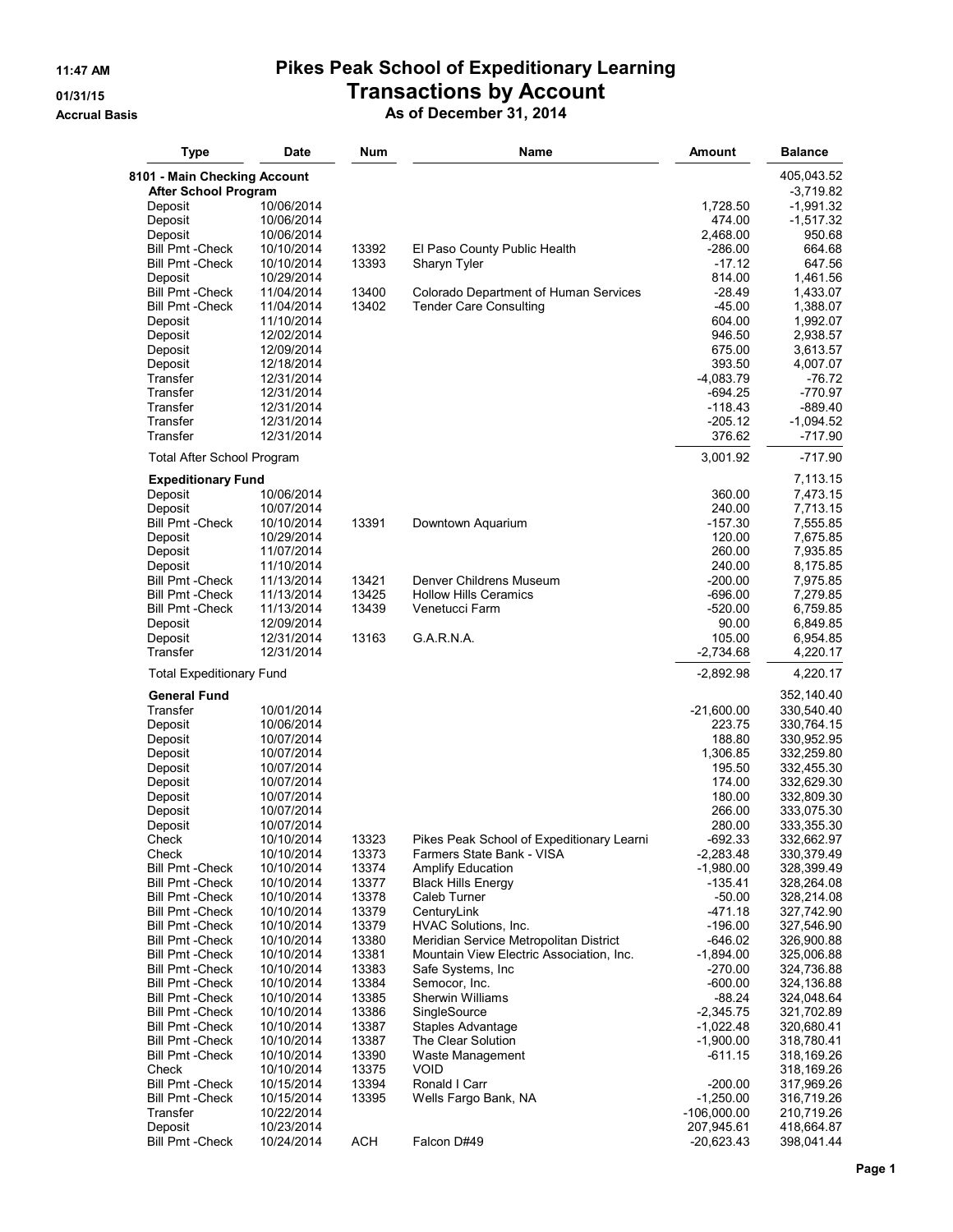| Type                               | <b>Date</b>              | Num            | Name                                                       | Amount                    | <b>Balance</b>           |
|------------------------------------|--------------------------|----------------|------------------------------------------------------------|---------------------------|--------------------------|
| Deposit                            | 10/24/2014               |                |                                                            | 5,299.85                  | 403,341.29               |
| Check                              | 10/25/2014               |                | Wells Fargo Bank, NA                                       | -41,872.39                | 361,468.90               |
| Deposit                            | 10/29/2014               |                |                                                            | 4,721.25                  | 366,190.15               |
| <b>Bill Pmt - Check</b>            | 10/31/2014               | 13399          | Falcon D#49                                                | $-184.00$                 | 366,006.15               |
| Check                              | 11/03/2014               | 13406          | Farmers State Bank - VISA                                  | $-3,127.88$               | 362,878.27               |
| <b>Bill Pmt - Check</b>            | 11/04/2014               | 13401          | SingleSource                                               | -255.93                   | 362,622.34               |
| Bill Pmt -Check                    | 11/04/2014               | 13403          | The Clear Solution                                         | $-1,900.00$               | 360,722.34               |
| Bill Pmt -Check                    | 11/04/2014               | 13404          | Top of the Peak, LLC                                       | $-58.00$                  | 360,664.34               |
| Deposit                            | 11/10/2014               |                |                                                            | 640.25                    | 361,304.59               |
| <b>Bill Pmt - Check</b>            | 11/13/2014               | 13415          | Axis Business Technologies                                 | -833.67                   | 360,470.92               |
| Bill Pmt -Check                    | 11/13/2014               | 13416          | Best Copy, Inc.                                            | $-803.25$                 | 359,667.67               |
| <b>Bill Pmt - Check</b>            | 11/13/2014               | 13417          | <b>Black Hills Energy</b>                                  | -443.64                   | 359,224.03               |
| Bill Pmt -Check                    | 11/13/2014               | 13418          | <b>Brent LaBree</b>                                        | $-31.69$                  | 359,192.34               |
| Bill Pmt -Check                    | 11/13/2014               | 13419          | CenturyLink                                                | $-962.99$                 | 358,229.35               |
| Bill Pmt -Check                    | 11/13/2014               | 13422          | Don Knapp                                                  | $-1,151.68$               | 357,077.67               |
| Bill Pmt -Check                    | 11/13/2014               | 13423          | Everbank Commercial Finance, INC.                          | $-383.70$                 | 356,693.97               |
| <b>Bill Pmt - Check</b>            | 11/13/2014               | 13424          | <b>Falcon District 49</b>                                  | $-8.00$                   | 356,685.97               |
| Bill Pmt -Check                    | 11/13/2014               | 13426          | HVAC Solutions, Inc.                                       | $-196.00$                 | 356,489.97               |
| Bill Pmt -Check                    | 11/13/2014               | 13427          | Jessica Silva                                              | $-205.92$                 | 356,284.05               |
| Bill Pmt -Check                    | 11/13/2014               | 13429          | Landmark Plumbing and Heating, Inc.                        | $-657.40$                 | 355,626.65               |
| Bill Pmt -Check                    | 11/13/2014               | 13431          | McKinney Door & Hardware, Inc.                             | $-325.00$                 | 355,301.65               |
| Bill Pmt -Check                    | 11/13/2014               | 13432          | Meridian Service Metropolitan District                     | $-646.02$                 | 354,655.63               |
| Bill Pmt -Check                    | 11/13/2014               | 13433          | Mountain View Electric Association, Inc.                   | $-1,661.88$               | 352,993.75               |
| Bill Pmt -Check                    | 11/13/2014               | 13434          | Semocor, Inc.                                              | $-640.00$                 | 352, 353. 75             |
| <b>Bill Pmt - Check</b>            | 11/13/2014               | 13435          | <b>Staples Advantage</b>                                   | $-621.43$                 | 351,732.32               |
| Bill Pmt -Check                    | 11/13/2014               | 13436          | Stepping Forward Technology, Inc.                          | $-3,990.00$               | 347,742.32               |
| Bill Pmt -Check                    | 11/13/2014               | 13437          | Top of the Peak, LLC                                       | $-1,142.50$               | 346,599.82               |
| Bill Pmt -Check                    | 11/13/2014               | 13438          | <b>Total Office Solutions</b>                              | $-753.50$                 | 345,846.32               |
| <b>Bill Pmt - Check</b>            | 11/13/2014               | 13440          | Waste Management                                           | $-1,289.31$               | 344,557.01               |
| <b>Bill Pmt - Check</b>            | 11/15/2014               | 13412          | Ronald I Carr                                              | $-200.00$                 | 344,357.01               |
| Bill Pmt -Check                    | 11/15/2014               | 13413          | Wells Fargo Bank, NA                                       | $-1,250.00$               | 343,107.01               |
| Deposit                            | 11/19/2014               |                | <b>VOID</b>                                                | 785.00                    | 343,892.01               |
| Check                              | 11/19/2014               | 13408          |                                                            |                           | 343,892.01               |
| Payment<br>Transfer                | 11/21/2014<br>11/25/2014 |                | Falcon District #49                                        | 5,299.85<br>$-112,000.00$ | 349,191.86               |
| Payment                            | 11/25/2014               |                | Falcon District #49                                        | 207,945.62                | 237,191.86<br>445,137.48 |
| <b>Bill Pmt - Check</b>            | 11/25/2014               | DD             | Falcon D#49                                                | $-20,425.62$              | 424,711.86               |
| Check                              | 11/25/2014               | ACH            | Wells Fargo Bank, NA                                       | -41,872.39                | 382,839.47               |
| Bill Pmt -Check                    | 12/01/2014               | 13410          | Pioneer Sand Co. Inc.                                      | -484.05                   | 382,355.42               |
| Bill Pmt -Check                    | 12/01/2014               | 13411          | The Clear Solution                                         | $-1,900.00$               | 380,455.42               |
| Deposit                            | 12/04/2014               |                |                                                            | 540.00                    | 380,995.42               |
| <b>Bill Pmt - Check</b>            | 12/04/2014               | 13441          | Axis Business Technologies                                 | $-1,075.72$               | 379,919.70               |
| Bill Pmt -Check                    | 12/04/2014               | 13442          | CenturyLink                                                | $-10.38$                  | 379,909.32               |
| <b>Bill Pmt - Check</b>            | 12/04/2014               | 13443          | Domino's Pizza                                             | $-100.00$                 | 379,809.32               |
| <b>Bill Pmt - Check</b>            | 12/04/2014               | 13445          | Top of the Peak, LLC                                       | $-350.00$                 | 379,459.32               |
| Bill Pmt -Check                    | 12/04/2014               | 13446          | <b>Total Office Solutions</b>                              | $-299.50$                 | 379,159.82               |
| Bill Pmt - Check                   | 12/04/2014               | 13447          | Vande Vusse, Jessica                                       | -161.27                   | 378,998.55               |
| Deposit                            | 12/04/2014               |                |                                                            | 475.25                    | 379,473.80               |
| <b>Bill Pmt - Check</b>            | 12/04/2014               | 13448          | Best Copy, Inc.                                            | $-158.66$                 | 379,315.14               |
| <b>Bill Pmt - Check</b>            | 12/04/2014               | 13449          | <b>Black Hills Energy</b>                                  | $-988.01$<br>$-83.80$     | 378,327.13               |
| Bill Pmt -Check<br>Bill Pmt -Check | 12/04/2014<br>12/04/2014 | 13450<br>13451 | Jessica Vande Vusse<br>Landmark Plumbing and Heating, Inc. | $-80.00$                  | 378,243.33<br>378,163.33 |
| Bill Pmt -Check                    | 12/04/2014               | 13452          | Meridian Service Metropolitan District                     | $-646.02$                 | 377,517.31               |
| <b>Bill Pmt - Check</b>            | 12/04/2014               | 13453          | Mountain View Electric Association, Inc.                   | $-1,506.00$               | 376,011.31               |
| <b>Bill Pmt - Check</b>            | 12/04/2014               | 13454          | Ronald I Carr                                              | $-200.00$                 | 375,811.31               |
| <b>Bill Pmt - Check</b>            | 12/04/2014               | 13455          | Staples Advantage                                          | $-426.35$                 | 375,384.96               |
| Bill Pmt -Check                    | 12/04/2014               | 13456          | Waste Management                                           | $-677.76$                 | 374,707.20               |
| Deposit                            | 12/04/2014               |                |                                                            | 10.00                     | 374,717.20               |
| Check                              | 12/05/2014               | 13409          | Farmers State Bank - VISA                                  | $-9,889.42$               | 364,827.78               |
| <b>Bill Pmt - Check</b>            | 12/05/2014               | 13457          | Aggressive Communications                                  | -138.75                   | 364,689.03               |
| <b>Bill Pmt - Check</b>            | 12/05/2014               | 13458          | Amanda Staman                                              | $-11.00$                  | 364,678.03               |
| Bill Pmt -Check                    | 12/05/2014               | 13459          | Nicole Wojcik                                              | $-51.85$                  | 364,626.18               |
| Bill Pmt -Check                    | 12/09/2014               | 13444          | Sun Life Financial                                         | $-714.76$                 | 363,911.42               |
| Deposit                            | 12/09/2014               |                |                                                            | 275.00                    | 364,186.42               |
| Deposit                            | 12/09/2014               |                |                                                            | 21.50                     | 364,207.92               |
| Bill Pmt -Check                    | 12/09/2014               | 13460          | Jessica Vande Vusse                                        | $-174.26$                 | 364,033.66               |
| <b>Bill Pmt - Check</b>            | 12/09/2014               | 13461          | Semocor, Inc.                                              | $-600.00$                 | 363,433.66               |
| <b>Bill Pmt - Check</b>            | 12/09/2014               | 13462          | Swanhorst & Company LLC                                    | $-6,500.00$               | 356,933.66               |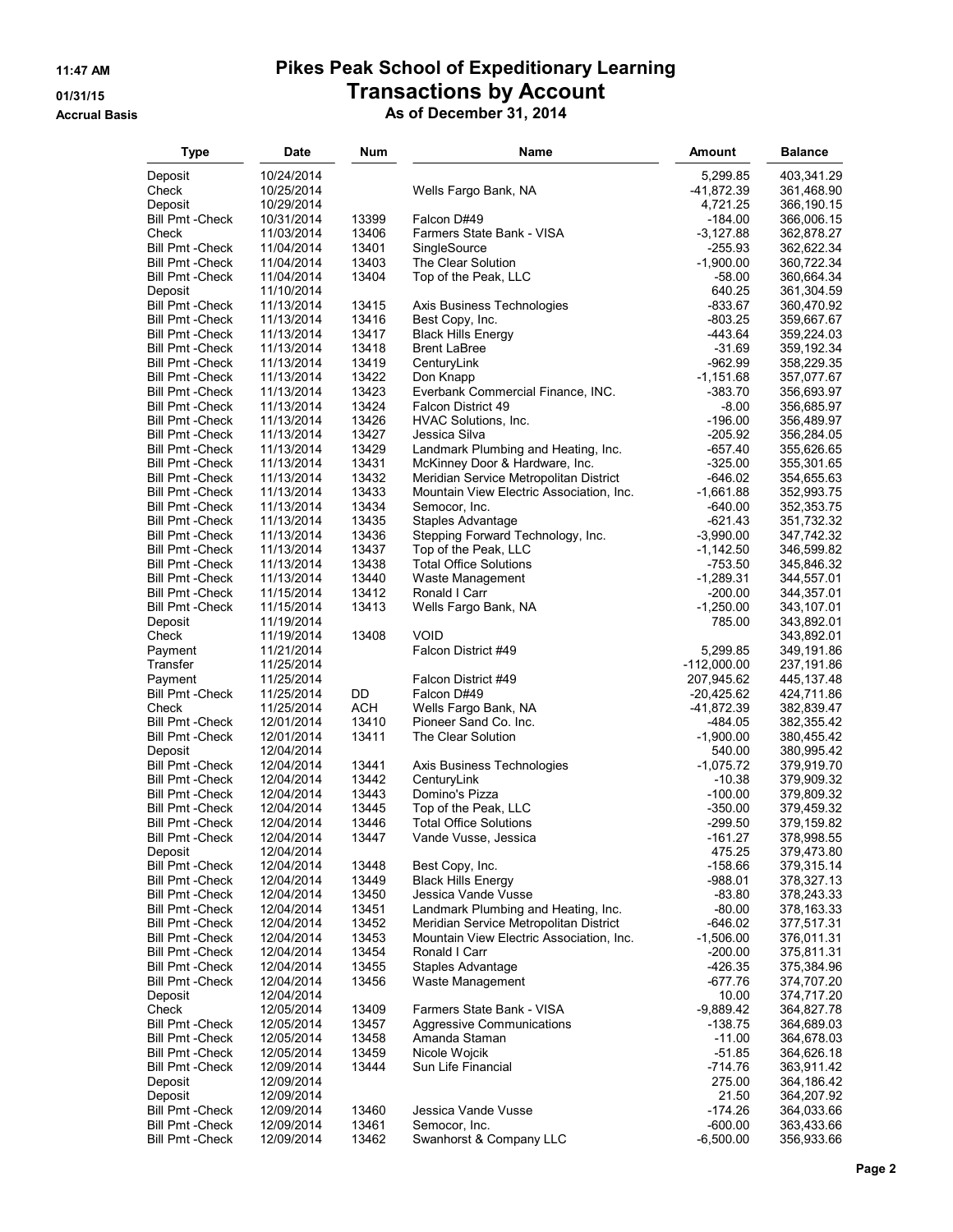| Type                                                                | Date                     | Num            | Name                                                      | Amount                   | Balance                  |
|---------------------------------------------------------------------|--------------------------|----------------|-----------------------------------------------------------|--------------------------|--------------------------|
| <b>Bill Pmt - Check</b>                                             | 12/09/2014               | 13464          | Sun Life Financial                                        | -333.39                  | 356,600.27               |
| <b>Bill Pmt - Check</b>                                             | 12/09/2014               | 13465          | Ronald I Carr                                             | $-200.00$                | 356,400.27               |
| Check                                                               | 12/09/2014               | 13466          | Farmers State Bank - VISA                                 | -6,212.66                | 350,187.61               |
| Payment                                                             | 12/11/2014               |                | Gue, Diana & John                                         | 149.81                   | 350,337.42               |
| Transfer                                                            | 12/15/2014<br>12/18/2014 |                |                                                           | $-30,000.00$<br>171.50   | 320,337.42               |
| Deposit<br>Deposit                                                  | 12/18/2014               |                |                                                           | 50.00                    | 320,508.92<br>320,558.92 |
| <b>Bill Pmt - Check</b>                                             | 12/18/2014               | 13467          | Jennifer Bernard                                          | $-113.13$                | 320,445.79               |
| <b>Bill Pmt - Check</b>                                             | 12/18/2014               | 13468          | Jessica Vande Vusse                                       | $-60.05$                 | 320,385.74               |
| <b>Bill Pmt - Check</b>                                             | 12/18/2014               | 13469          | Joanne Wheeler                                            | $-281.40$                | 320,104.34               |
| <b>Bill Pmt - Check</b>                                             | 12/18/2014               | 13470          | Kelly Pitchford                                           | $-87.82$                 | 320,016.52               |
| <b>Bill Pmt - Check</b>                                             | 12/18/2014               | 13471          | Plains Conservation Center                                | $-888.00$                | 319,128.52               |
| <b>Bill Pmt - Check</b>                                             | 12/18/2014               | 13472          | Stepping Forward Technology, Inc.                         | $-16,225.00$             | 302,903.52               |
| <b>Bill Pmt - Check</b>                                             | 12/18/2014               | 13473          | The Clear Solution                                        | $-1,900.00$              | 301,003.52               |
| <b>Bill Pmt - Check</b>                                             | 12/18/2014               | 13474          | Top of the Peak, LLC                                      | $-175.00$                | 300,828.52               |
| <b>Bill Pmt - Check</b><br><b>Bill Pmt - Check</b>                  | 12/18/2014               | 13475<br>13476 | <b>Total Office Solutions</b>                             | $-375.49$<br>$-1,250.00$ | 300,453.03               |
| <b>Bill Pmt - Check</b>                                             | 12/18/2014<br>12/18/2014 | 13479          | Wells Fargo Bank, NA<br>Everbank Commercial Finance, INC. | -419.00                  | 299,203.03<br>298,784.03 |
| <b>Bill Pmt - Check</b>                                             | 12/18/2014               | 13480          | Staples Advantage                                         | -66.53                   | 298,717.50               |
| Check                                                               | 12/18/2014               | Wire           | <b>Apple Computers</b>                                    | $-13,423.70$             | 285,293.80               |
| Check                                                               | 12/18/2014               | ACH            | <b>Farmers State Bank</b>                                 | $-18.00$                 | 285,275.80               |
| Payment                                                             | 12/24/2014               |                | Falcon District #49                                       | 245,287.64               | 530,563.44               |
| <b>Bill Pmt - Check</b>                                             | 12/24/2014               | DD             | Falcon D#49                                               | -23,445.36               | 507,118.08               |
| Check                                                               | 12/24/2014               | ACH            | Wells Fargo Bank, NA                                      | -41,872.39               | 465,245.69               |
| Payment                                                             | 12/31/2014               |                | Falcon District #49                                       | 5,299.85                 | 470,545.54               |
| Transfer                                                            | 12/31/2014               |                |                                                           | 8,279.24                 | 478,824.78               |
| Transfer                                                            | 12/31/2014               |                |                                                           | 1,146.49                 | 479,971.27               |
| Transfer<br>Transfer                                                | 12/31/2014<br>12/31/2014 |                |                                                           | 240.10<br>171.49         | 480,211.37<br>480,382.86 |
| Transfer                                                            | 12/31/2014               |                |                                                           | $-1,711.87$              | 478,670.99               |
| Transfer                                                            | 12/31/2014               |                |                                                           | 4,083.79                 | 482,754.78               |
| Transfer                                                            | 12/31/2014               |                |                                                           | 694.25                   | 483,449.03               |
| Transfer                                                            | 12/31/2014               |                |                                                           | 118.43                   | 483,567.46               |
| Transfer                                                            | 12/31/2014               |                |                                                           | 205.12                   | 483,772.58               |
| Transfer                                                            | 12/31/2014               |                |                                                           | -376.62                  | 483,395.96               |
| Transfer                                                            | 12/31/2014               |                |                                                           | 25,960.32                | 509,356.28               |
| Transfer                                                            | 12/31/2014               |                |                                                           | 2,734.68                 | 512,090.96               |
| Transfer                                                            | 12/31/2014               |                |                                                           | $-110,000.00$            | 402,090.96               |
| <b>Total General Fund</b><br><b>Instructional Materials Reserve</b> |                          |                |                                                           | 49,950.56                | 402,090.96               |
| Transfer                                                            | 10/01/2014               |                |                                                           | 21,600.00                | 11,473.46<br>33,073.46   |
| <b>Bill Pmt - Check</b>                                             | 10/10/2014               | 13376          | Best Copy, Inc.                                           | $-249.54$                | 32,823.92                |
| <b>Bill Pmt - Check</b>                                             | 10/10/2014               | 13388          | <b>Total Office Solutions</b>                             | -299.50                  | 32,524.42                |
| Bill Pmt -Check                                                     | 11/13/2014               | 13414          | Amanda Staman                                             | $-104.09$                | 32,420.33                |
| <b>Bill Pmt - Check</b>                                             | 11/13/2014               | 13420          | <b>Christine Kahoe</b>                                    | $-19.95$                 | 32,400.38                |
| <b>Bill Pmt - Check</b>                                             | 11/13/2014               | 13428          | Jessica Vande Vusse                                       | $-89.79$                 | 32,310.59                |
| <b>Bill Pmt - Check</b>                                             | 11/13/2014               | 13430          | Lisa Busch                                                | $-36.42$                 | 32,274.17                |
| Transfer                                                            | 12/31/2014               |                |                                                           | $-25,960.32$             | 6,313.85                 |
| Total Instructional Materials Reserve                               |                          |                |                                                           | $-5,159.61$              | 6,313.85                 |
| Kindergarten Tuition<br>Deposit                                     | 10/01/2014               |                |                                                           | 109.82                   | 7,164.81<br>7,274.63     |
| Deposit                                                             | 10/06/2014               |                |                                                           | 750.00                   | 8,024.63                 |
| Deposit                                                             | 10/07/2014               |                |                                                           | 600.00                   | 8,624.63                 |
| Deposit                                                             | 11/05/2014               |                |                                                           | 1,200.00                 | 9,824.63                 |
| Deposit                                                             | 11/06/2014               |                |                                                           | 868.35                   | 10,692.98                |
| Deposit                                                             | 11/07/2014               |                |                                                           | 150.00                   | 10,842.98                |
| Deposit                                                             | 11/07/2014               |                |                                                           | 450.00                   | 11,292.98                |
| Deposit                                                             | 11/10/2014               |                |                                                           | 150.00                   | 11,442.98                |
| Deposit                                                             | 11/10/2014               |                |                                                           | 299.77                   | 11,742.75                |
| Deposit<br>Payment                                                  | 11/19/2014<br>12/01/2014 |                | Jacobson, Joseph & Stephanie                              | 450.00<br>74.83          | 12,192.75<br>12,267.58   |
| Payment                                                             | 12/01/2014               |                | Jacobson, Joseph & Stephanie                              | 74.83                    | 12,342.41                |
| Deposit                                                             | 12/02/2014               |                |                                                           | 1,300.00                 | 13,642.41                |
| Deposit                                                             | 12/04/2014               |                |                                                           | 150.00                   | 13,792.41                |
| Deposit                                                             | 12/09/2014               |                |                                                           | 300.00                   | 14,092.41                |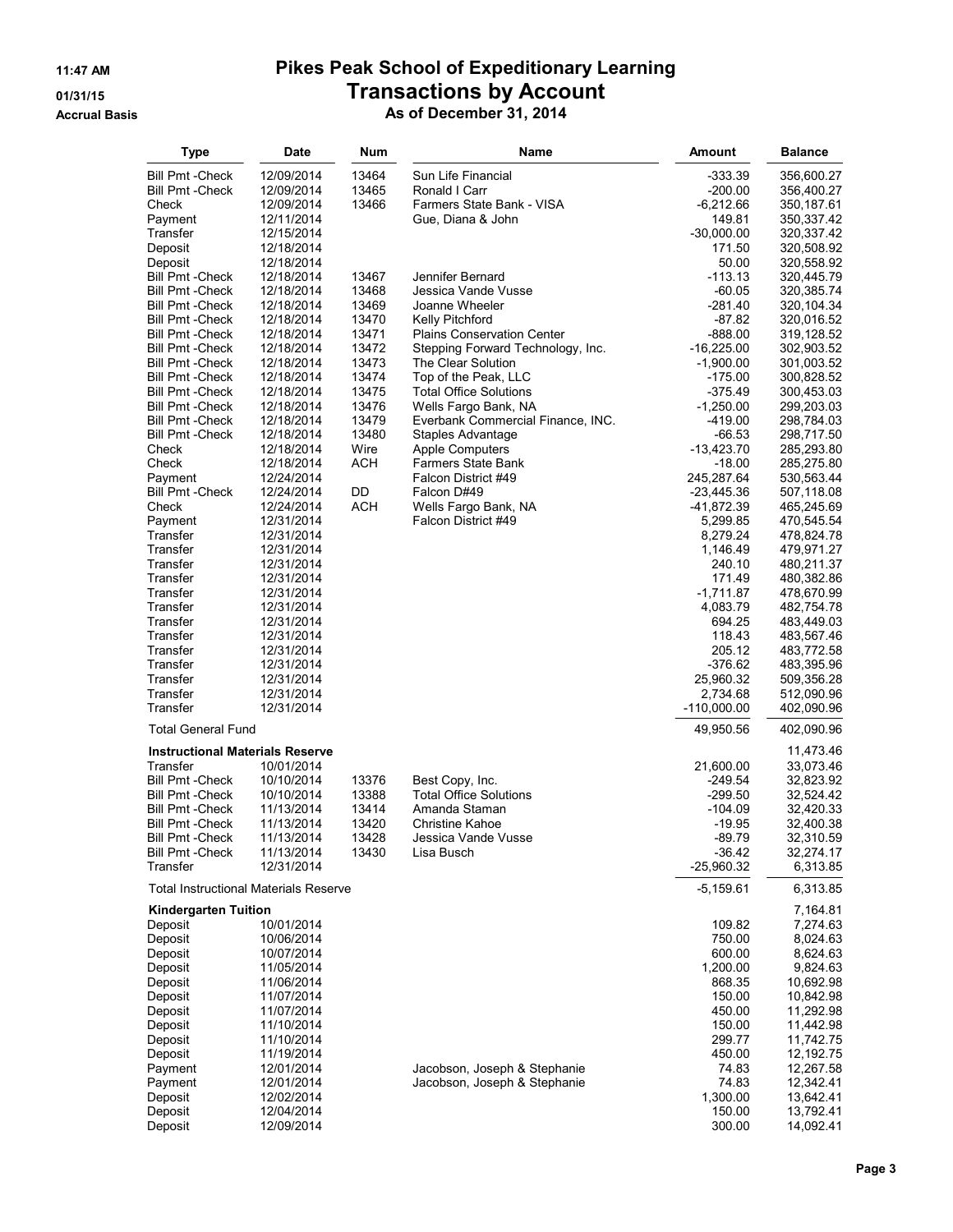| Type                               | Date                     | Num        | Name                                      | Amount             | <b>Balance</b>          |
|------------------------------------|--------------------------|------------|-------------------------------------------|--------------------|-------------------------|
| Deposit<br>Deposit                 | 12/17/2014<br>12/18/2014 |            |                                           | 1,095.00<br>150.00 | 15,187.41<br>15,337.41  |
| Total Kindergarten Tuition         |                          |            |                                           | 8,172.60           | 15,337.41               |
| <b>Payroll Reserve</b>             |                          |            |                                           |                    | 24,554.25               |
| <b>Liability Check</b>             | 10/14/2014               | 13405      | Colorado State Treasurer                  | $-415.06$          | 24,139.19               |
| <b>Liability Check</b>             | 10/22/2014               | 13396      | UnitedHealthcare Insurance Co.            | $-6,912.30$        | 17,226.89               |
| <b>Liability Check</b>             | 10/22/2014               | 13397      | <b>Assurant Employee Benefits</b>         | $-209.89$          | 17,017.00               |
| <b>Liability Check</b><br>Transfer | 10/22/2014<br>10/22/2014 | 13398      | Colorado Public Employees Retirement A    | 0.00<br>106,000.00 | 17,017.00<br>123,017.00 |
| <b>Liability Check</b>             | 10/23/2014               |            | QuickBooks Payroll Service                | $-66,433.61$       | 56,583.39               |
| Paycheck                           | 10/24/2014               | DD         | Clark, Joshua                             | 0.00               | 56,583.39               |
| Paycheck                           | 10/24/2014               | DD         | Clifton, Wesley A                         | 0.00               | 56,583.39               |
| Paycheck                           | 10/24/2014               | DD         | Crawford, Catherine H                     | 0.00               | 56,583.39               |
| Paycheck                           | 10/24/2014               | DD         | Crick, Julie A                            | 0.00               | 56,583.39               |
| Paycheck                           | 10/24/2014               | DD         | Deffinbaugh, Kaley D                      | 0.00               | 56,583.39               |
| Paycheck                           | 10/24/2014               | DD         | DeGarmo, Angela P                         | 0.00               | 56,583.39               |
| Paycheck                           | 10/24/2014<br>10/24/2014 | DD<br>DD   | Eldard, Nikki L<br>Kosman, John F         | 0.00<br>0.00       | 56,583.39<br>56,583.39  |
| Paycheck<br>Paycheck               | 10/24/2014               | DD         | McCombs, Robbie J                         | 0.00               | 56,583.39               |
| Paycheck                           | 10/24/2014               | DD         | Parmenter, Stephanie A                    | 0.00               | 56,583.39               |
| Paycheck                           | 10/24/2014               | DD         | Pitchford, Kelly M                        | 0.00               | 56,583.39               |
| Paycheck                           | 10/24/2014               | DD         | Schooley, Julie A.                        | 0.00               | 56,583.39               |
| Paycheck                           | 10/24/2014               | DD         | Tyler, Sharyn D                           | 0.00               | 56,583.39               |
| Paycheck                           | 10/24/2014               | DD         | Vorhes, Starla F                          | 0.00               | 56,583.39               |
| Paycheck                           | 10/24/2014               | DD         | Bernard, Jennifer A                       | 0.00               | 56,583.39               |
| Paycheck                           | 10/24/2014               | DD         | Bowman, Kimberly L                        | 0.00               | 56,583.39               |
| Paycheck<br>Paycheck               | 10/24/2014<br>10/24/2014 | DD<br>DD   | Busch, Lisa A<br>Campbell, Wyndie L       | 0.00<br>0.00       | 56,583.39<br>56,583.39  |
| Paycheck                           | 10/24/2014               | DD         | Cassady, Amanda K                         | 0.00               | 56,583.39               |
| Paycheck                           | 10/24/2014               | DD         | Dunblazier, Julie K.                      | 0.00               | 56,583.39               |
| Paycheck                           | 10/24/2014               | DD         | Hammond, Andrew B                         | 0.00               | 56,583.39               |
| Paycheck                           | 10/24/2014               | DD         | Jaeger, Dean C                            | 0.00               | 56,583.39               |
| Paycheck                           | 10/24/2014               | DD         | Kahoe, Christine AT                       | 0.00               | 56,583.39               |
| Paycheck                           | 10/24/2014               | DD         | Knapp, Donald C.                          | 0.00               | 56,583.39               |
| Paycheck                           | 10/24/2014               | DD         | LaBree, Robert B                          | 0.00               | 56,583.39               |
| Paycheck<br>Paycheck               | 10/24/2014<br>10/24/2014 | DD<br>DD   | Parsons, Brittany N<br>Pilcher, Sandra J  | 0.00<br>0.00       | 56,583.39<br>56,583.39  |
| Paycheck                           | 10/24/2014               | DD         | Potts, Brad T                             | 0.00               | 56,583.39               |
| Paycheck                           | 10/24/2014               | DD         | Prose, Andrea                             | 0.00               | 56,583.39               |
| Paycheck                           | 10/24/2014               | DD         | Roman, John R                             | 0.00               | 56,583.39               |
| Paycheck                           | 10/24/2014               | DD         | Schatzabel, Leah K                        | 0.00               | 56,583.39               |
| Paycheck                           | 10/24/2014               | DD         | Scott, Dana M                             | 0.00               | 56,583.39               |
| Paycheck                           | 10/24/2014               | DD         | Silva, Jessica R                          | 0.00               | 56,583.39               |
| Paycheck                           | 10/24/2014<br>10/24/2014 | DD<br>DD   | Staman, Amanda L.                         | 0.00<br>0.00       | 56,583.39<br>56,583.39  |
| Paycheck<br>Paycheck               | 10/24/2014               | DD         | Sweeney, Thomas B<br>Trail, Samantha E    | 0.00               | 56,583.39               |
| Paycheck                           | 10/24/2014               | DD         | Troy, Ethan A                             | 0.00               | 56,583.39               |
| Paycheck                           | 10/24/2014               | DD         | VandeVusse, Jessica                       | 0.00               | 56,583.39               |
| Paycheck                           | 10/24/2014               | DD         | Wheeler, Joanne P.                        | 0.00               | 56,583.39               |
| Paycheck                           | 10/24/2014               | DD         | Wojcik, Nicole A                          | 0.00               | 56,583.39               |
| <b>Liability Check</b>             | 11/13/2014               | <b>ACH</b> | Colorado Public Employees Retirement A    | $-21,947.07$       | 34,636.32               |
| <b>Liability Check</b>             | 11/13/2014               | <b>ACH</b> | Colorado Public Employees Retirement A    | $-21,491.72$       | 13,144.60               |
| <b>Liability Check</b>             | 11/24/2014               | 13475      | UnitedHealthcare Insurance Co.            | 0.00<br>0.00       | 13,144.60<br>13,144.60  |
| Paycheck<br>Paycheck               | 11/25/2014<br>11/25/2014 | DD<br>DD   | Bepko, Jennifer R<br>Chiappone, Melissa G | 0.00               | 13,144.60               |
| Paycheck                           | 11/25/2014               | DD         | Clark, Joshua                             | 0.00               | 13,144.60               |
| Paycheck                           | 11/25/2014               | DD         | Clifton, Wesley A                         | 0.00               | 13,144.60               |
| Paycheck                           | 11/25/2014               | DD         | Crawford, Catherine H                     | 0.00               | 13,144.60               |
| Paycheck                           | 11/25/2014               | DD         | Crick, Julie A                            | 0.00               | 13,144.60               |
| Paycheck                           | 11/25/2014               | DD         | Deffinbaugh, Kaley D                      | 0.00               | 13,144.60               |
| Paycheck                           | 11/25/2014               | D          | DeGarmo, Angela P                         | 0.00               | 13,144.60               |
| Paycheck                           | 11/25/2014               | DD<br>DD   | DiCenso, Rose                             | 0.00<br>0.00       | 13,144.60               |
| Paycheck<br>Paycheck               | 11/25/2014<br>11/25/2014 | DD         | Eldard, Nikki L<br>Hammond, Andrew B      | 0.00               | 13,144.60<br>13,144.60  |
| Paycheck                           | 11/25/2014               | DD         | Hubert, Teri L                            | 0.00               | 13,144.60               |
| Paycheck                           | 11/25/2014               | DD         | Kosman, John F                            | 0.00               | 13,144.60               |
| Paycheck                           | 11/25/2014               | DD         | McCombs, Robbie J                         | 0.00               | 13,144.60               |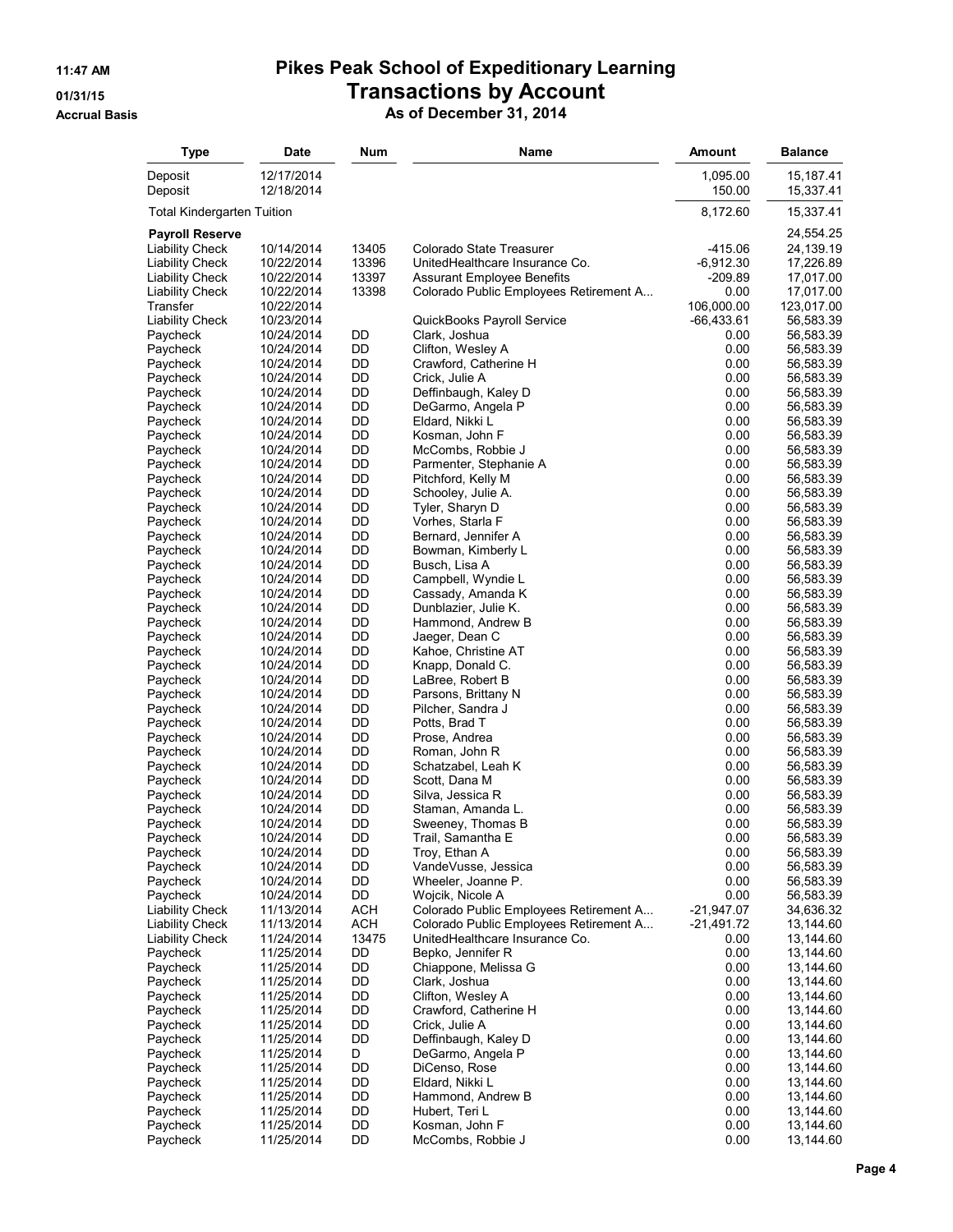| <b>Type</b>                        | <b>Date</b>              | Num        | Name                                           | Amount               | <b>Balance</b>          |
|------------------------------------|--------------------------|------------|------------------------------------------------|----------------------|-------------------------|
| Paycheck                           | 11/25/2014               | DD         | Parmenter, Stephanie A                         | 0.00                 | 13,144.60               |
| Paycheck                           | 11/25/2014               | DD         | Ritchey, Charles C                             | 0.00                 | 13,144.60               |
| Paycheck                           | 11/25/2014               | DD         | Schooley, Julie A.                             | 0.00                 | 13,144.60               |
| Paycheck                           | 11/25/2014               | DD         | Tyler, Sharyn D                                | 0.00                 | 13,144.60               |
| Paycheck                           | 11/25/2014               | DD         | Vorhes, Starla F                               | 0.00                 | 13,144.60               |
| Paycheck                           | 11/25/2014               | DD         | Bernard, Jennifer A                            | 0.00                 | 13,144.60               |
| Paycheck                           | 11/25/2014               | DD         | Bowman, Kimberly L                             | 0.00                 | 13,144.60               |
| Paycheck                           | 11/25/2014               | DD         | Busch, Lisa A                                  | 0.00                 | 13,144.60               |
| Paycheck                           | 11/25/2014               | DD         | Campbell, Wyndie L                             | 0.00                 | 13,144.60               |
| Paycheck                           | 11/25/2014               | DD         | Cassady, Amanda K                              | 0.00                 | 13,144.60               |
| Paycheck                           | 11/25/2014               | DD         | Dunblazier, Julie K.                           | 0.00                 | 13,144.60               |
| Paycheck                           | 11/25/2014               | D          | Jaeger, Dean C                                 | 0.00                 | 13,144.60               |
| Paycheck                           | 11/25/2014               | DD<br>DD   | Kahoe, Christine AT<br>Knapp, Donald C.        | 0.00<br>0.00         | 13,144.60               |
| Paycheck<br>Paycheck               | 11/25/2014<br>11/25/2014 | DD         | LaBree, Robert B                               | 0.00                 | 13,144.60<br>13,144.60  |
| Paycheck                           | 11/25/2014               | DD         | Parsons, Brittany N                            | 0.00                 | 13,144.60               |
| Paycheck                           | 11/25/2014               | DD         | Pilcher, Sandra J                              | 0.00                 | 13,144.60               |
| Paycheck                           | 11/25/2014               | DD         | Pitchford, Kelly M                             | 0.00                 | 13,144.60               |
| Paycheck                           | 11/25/2014               | DD         | Potts, Brad T                                  | 0.00                 | 13,144.60               |
| Paycheck                           | 11/25/2014               | D          | Prose, Andrea                                  | 0.00                 | 13,144.60               |
| Paycheck                           | 11/25/2014               | DD         | Roman, John R                                  | 0.00                 | 13,144.60               |
| Paycheck                           | 11/25/2014               | DD         | Schatzabel, Leah K                             | 0.00                 | 13,144.60               |
| Paycheck                           | 11/25/2014               | DD         | Scott, Dana M                                  | 0.00                 | 13,144.60               |
| Paycheck                           | 11/25/2014               | DD         | Silva, Jessica R                               | 0.00                 | 13,144.60               |
| Paycheck                           | 11/25/2014               | DD         | Staman, Amanda L.                              | 0.00                 | 13,144.60               |
| Paycheck                           | 11/25/2014               | DD         | Sweeney, Thomas B                              | 0.00                 | 13,144.60               |
| Paycheck                           | 11/25/2014               | DD         | Trail, Samantha E                              | 0.00                 | 13,144.60               |
| Paycheck                           | 11/25/2014               | DD         | Troy, Ethan A                                  | 0.00                 | 13,144.60               |
| Paycheck                           | 11/25/2014               | DD         | VandeVusse, Jessica                            | 0.00                 | 13,144.60               |
| Paycheck                           | 11/25/2014               | D          | Wheeler, Joanne P.                             | 0.00                 | 13,144.60               |
| Paycheck<br><b>Liability Check</b> | 11/25/2014<br>11/25/2014 | DD         | Wojcik, Nicole A<br>QuickBooks Payroll Service | 0.00<br>$-70,169.94$ | 13,144.60<br>-57,025.34 |
| Transfer                           | 11/25/2014               |            |                                                | 112,000.00           | 54,974.66               |
| <b>Liability Check</b>             | 11/25/2014               | <b>ACH</b> | Colorado Public Employees Retirement A         | $-22,586.55$         | 32,388.11               |
| <b>Liability Check</b>             | 12/11/2014               |            | QuickBooks Payroll Service                     | $-26,228.15$         | 6,159.96                |
| Paycheck                           | 12/11/2014               | 13463      | Hammond, Andrew B                              | $-4.02$              | 6,155.94                |
| Paycheck                           | 12/12/2014               | DD         | Bernard, Jennifer A                            | 0.00                 | 6,155.94                |
| Paycheck                           | 12/12/2014               | DD         | Bowman, Kimberly L                             | 0.00                 | 6,155.94                |
| Paycheck                           | 12/12/2014               | DD         | Busch, Lisa A                                  | 0.00                 | 6,155.94                |
| Paycheck                           | 12/12/2014               | DD         | Campbell, Wyndie L                             | 0.00                 | 6,155.94                |
| Paycheck                           | 12/12/2014               | DD         | Cassady, Amanda K                              | 0.00                 | 6,155.94                |
| Paycheck                           | 12/12/2014               | DD         | Crick, Julie A                                 | 0.00                 | 6,155.94                |
| Paycheck                           | 12/12/2014               | DD         | Deffinbaugh, Kaley D                           | 0.00                 | 6,155.94                |
| Paycheck                           | 12/12/2014               | DD         | DeGarmo, Angela P                              | 0.00                 | 6,155.94                |
| Paycheck                           | 12/12/2014               | DD<br>DD   | Dunblazier, Julie K.                           | 0.00<br>0.00         | 6,155.94                |
| Paycheck<br>Paycheck               | 12/12/2014<br>12/12/2014 | DD         | Eldard, Nikki L<br>Hammond, Andrew B           | 0.00                 | 6,155.94<br>6,155.94    |
| Paycheck                           | 12/12/2014               | DD         | Jaeger, Dean C                                 | 0.00                 | 6,155.94                |
| Paycheck                           | 12/12/2014               | DD         | Kahoe, Christine AT                            | 0.00                 | 6,155.94                |
| Paycheck                           | 12/12/2014               | DD         | Knapp, Donald C.                               | 0.00                 | 6,155.94                |
| Paycheck                           | 12/12/2014               | DD         | LaBree, Robert B                               | 0.00                 | 6,155.94                |
| Paycheck                           | 12/12/2014               | DD         | McCombs, Robbie J                              | 0.00                 | 6,155.94                |
| Paycheck                           | 12/12/2014               | DD         | Parmenter, Stephanie A                         | 0.00                 | 6,155.94                |
| Paycheck                           | 12/12/2014               | DD         | Parsons, Brittany N                            | 0.00                 | 6,155.94                |
| Paycheck                           | 12/12/2014               | DD         | Pilcher, Sandra J                              | 0.00                 | 6,155.94                |
| Paycheck                           | 12/12/2014               | DD         | Pitchford, Kelly M                             | 0.00                 | 6,155.94                |
| Paycheck                           | 12/12/2014               | DD         | Potts, Brad T                                  | 0.00                 | 6,155.94                |
| Paycheck                           | 12/12/2014               | DD         | Prose, Andrea                                  | 0.00                 | 6,155.94                |
| Paycheck                           | 12/12/2014               | DD<br>DD   | Roman, John R                                  | 0.00<br>0.00         | 6,155.94<br>6,155.94    |
| Paycheck<br>Paycheck               | 12/12/2014<br>12/12/2014 | DD         | Schatzabel, Leah K<br>Schooley, Julie A.       | 0.00                 | 6,155.94                |
| Paycheck                           | 12/12/2014               | DD         | Scott, Dana M                                  | 0.00                 | 6,155.94                |
| Paycheck                           | 12/12/2014               | DD         | Silva, Jessica R                               | 0.00                 | 6,155.94                |
| Paycheck                           | 12/12/2014               | DD         | Staman, Amanda L.                              | 0.00                 | 6,155.94                |
| Paycheck                           | 12/12/2014               | DD         | Sweeney, Thomas B                              | 0.00                 | 6,155.94                |
| Paycheck                           | 12/12/2014               | DD         | Trail, Samantha E                              | 0.00                 | 6,155.94                |
| Paycheck                           | 12/12/2014               | DD         | Troy, Ethan A                                  | 0.00                 | 6,155.94                |
| Paycheck                           | 12/12/2014               | DD         | Tyler, Sharyn D                                | 0.00                 | 6,155.94                |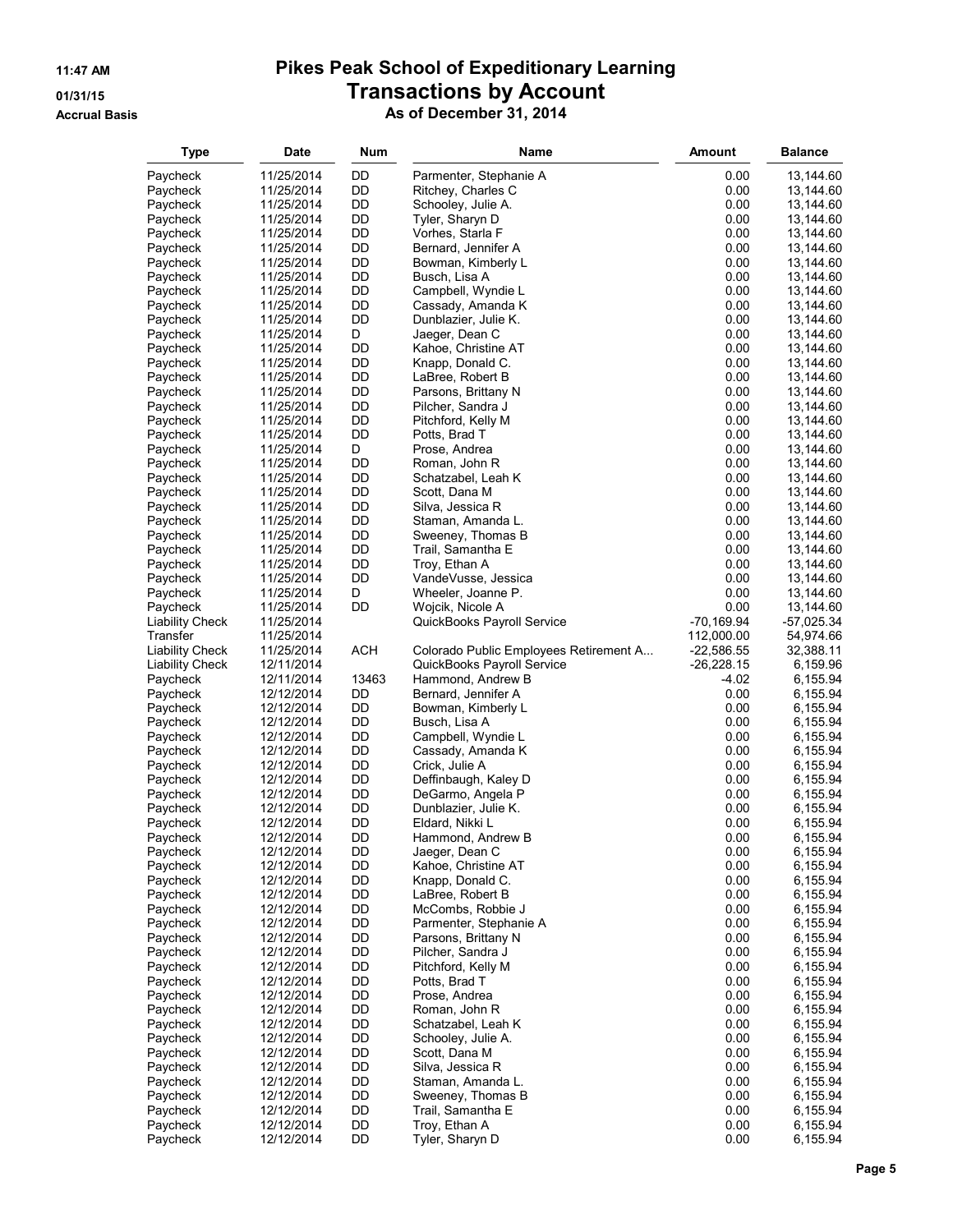#### **Accrual Basis As of December 31, 2014**

| <b>Type</b>                  | Date                     | Num      | Name                                  | <b>Amount</b> | <b>Balance</b>             |
|------------------------------|--------------------------|----------|---------------------------------------|---------------|----------------------------|
| Paycheck                     | 12/12/2014               | DD       | VandeVusse, Jessica                   | 0.00          | 6,155.94                   |
| Paycheck                     | 12/12/2014               | DD       | Vorhes, Starla F                      | 0.00          | 6,155.94                   |
| Paycheck                     | 12/12/2014               | DD       | Wheeler, Joanne P.                    | 0.00          | 6,155.94                   |
| Paycheck                     | 12/12/2014               | DD       | Wojcik, Nicole A                      | 0.00          | 6,155.94                   |
| Transfer                     | 12/15/2014               |          |                                       | 30,000.00     | 36,155.94                  |
| <b>Liability Check</b>       | 12/18/2014               | 13476    | <b>Assurant Employee Benefits</b>     | 0.00          | 36,155.94                  |
| Liability Check              | 12/18/2014               |          | QuickBooks Payroll Service            | $-67,758.30$  | -31,602.36                 |
| <b>Liability Check</b>       | 12/18/2014               | ACH      | UnitedHealthcare Insurance Co.        | $-7,228.17$   | $-38,830.53$               |
| Paycheck                     | 12/19/2014               | DD       | Carroll, Shantell H                   | 0.00          | -38,830.53                 |
| Paycheck                     | 12/19/2014               | DD       | Clifton, Wesley A                     | 0.00          | -38,830.53                 |
| Paycheck                     | 12/19/2014               | DD       | Crick, Julie A                        | 0.00          | -38,830.53                 |
| Paycheck                     | 12/19/2014               | DD       | Deffinbaugh, Kaley D                  | 0.00          | -38,830.53                 |
| Paycheck                     | 12/19/2014               | D        | DeGarmo, Angela P                     | 0.00          | -38,830.53                 |
| Paycheck                     | 12/19/2014               | DD       | DiCenso, Rose                         | 0.00          | -38,830.53                 |
| Paycheck                     | 12/19/2014               | DD       | Eldard, Nikki L                       | 0.00          | -38,830.53                 |
| Paycheck                     | 12/19/2014               | DD       | Knapp, Donald C.                      | 0.00          | $-38,830.53$               |
| Paycheck                     | 12/19/2014               | DD       | Kosman, John F                        | 0.00          | $-38,830.53$               |
| Paycheck                     | 12/19/2014               | DD       | McCombs, Robbie J                     | 0.00          | -38,830.53                 |
| Paycheck                     | 12/19/2014               | DD       | Moody, Brandy K                       | 0.00          | -38,830.53                 |
| Paycheck                     | 12/19/2014               | DD       | Pitchford, Kelly M                    | 0.00          | -38,830.53                 |
| Paycheck                     | 12/19/2014               | DD       | Ritchey, Charles C                    | 0.00          | $-38,830.53$               |
| Paycheck                     | 12/19/2014               | DD       | Schooley, Julie A.                    | 0.00          | $-38,830.53$               |
| Paycheck                     | 12/19/2014               | DD       | Tyler, Sharyn D                       | 0.00          | -38,830.53                 |
| Paycheck                     | 12/19/2014               | DD       | Vorhes, Starla F                      | 0.00          | $-38,830.53$               |
| Paycheck                     | 12/19/2014               | DD       | Bernard, Jennifer A                   | 0.00          | $-38,830.53$               |
| Paycheck                     | 12/19/2014               | DD       | Bowman, Kimberly L                    | 0.00          | -38,830.53                 |
| Paycheck                     | 12/19/2014               | DD       | Busch, Lisa A                         | 0.00          | $-38,830.53$               |
| Paycheck                     | 12/19/2014               | DD       | Campbell, Wyndie L                    | 0.00          | -38,830.53                 |
| Paycheck                     | 12/19/2014               | DD       | Cassady, Amanda K                     | 0.00          | -38,830.53                 |
| Paycheck                     | 12/19/2014               | DD       | Dunblazier, Julie K.                  | 0.00          | $-38,830.53$               |
| Paycheck                     | 12/19/2014               | DD       | Hammond, Andrew B                     | 0.00          | $-38,830.53$               |
| Paycheck                     | 12/19/2014               | DD       | Jaeger, Dean C                        | 0.00          | -38,830.53                 |
| Paycheck                     | 12/19/2014               | DD       | Kahoe, Christine AT                   | 0.00          | $-38,830.53$               |
| Paycheck                     | 12/19/2014               | DD       | LaBree, Robert B                      | 0.00          | -38,830.53                 |
| Paycheck                     | 12/19/2014               | DD       | Parsons, Brittany N                   | 0.00          | $-38,830.53$               |
| Paycheck                     | 12/19/2014               | DD       | Pilcher, Sandra J                     | 0.00          | -38,830.53                 |
| Paycheck                     | 12/19/2014               | DD       | Potts, Brad T                         | 0.00          | -38,830.53                 |
| Paycheck                     | 12/19/2014               | DD       | Prose, Andrea                         | 0.00          | $-38,830.53$               |
| Paycheck                     | 12/19/2014               | DD       | Roman, John R                         | 0.00          | -38,830.53                 |
| Paycheck                     | 12/19/2014               | DD<br>DD | Schatzabel, Leah K                    | 0.00<br>0.00  | -38,830.53                 |
| Paycheck                     | 12/19/2014               | DD       | Scott, Dana M                         | 0.00          | $-38,830.53$               |
| Paycheck                     | 12/19/2014               | DD       | Silva, Jessica R<br>Staman, Amanda L. | 0.00          | -38,830.53                 |
| Paycheck                     | 12/19/2014               | DD       | Sweeney, Thomas B                     | 0.00          | -38,830.53<br>$-38,830.53$ |
| Paycheck<br>Paycheck         | 12/19/2014<br>12/19/2014 | DD       | Trail, Samantha E                     | 0.00          | -38,830.53                 |
| Paycheck                     | 12/19/2014               | DD       | Troy, Ethan A                         | 0.00          | -38,830.53                 |
| Paycheck                     | 12/19/2014               | DD       | VandeVusse, Jessica                   | 0.00          | $-38,830.53$               |
| Paycheck                     | 12/19/2014               | DD       | Wheeler, Joanne P.                    | 0.00          | $-38,830.53$               |
| Paycheck                     | 12/19/2014               | DD       | Wojcik, Nicole A                      | 0.00          | $-38,830.53$               |
| <b>Liability Check</b>       | 12/19/2014               | 13490    | UnitedHealthcare Insurance Co.        | 0.00          | $-38,830.53$               |
| <b>Liability Check</b>       | 12/19/2014               | 13482    | <b>Assurant Employee Benefits</b>     | 0.00          | $-38,830.53$               |
| <b>Liability Check</b>       | 12/19/2014               | 13483    | <b>Assurant Employee Benefits</b>     | 0.00          | $-38,830.53$               |
| <b>Liability Check</b>       | 12/19/2014               | 13481    | UnitedHealthcare Insurance Co.        | $-6,521.26$   | $-45,351.79$               |
| Transfer                     | 12/31/2014               |          |                                       | 110,000.00    | 64,648.21                  |
| <b>Total Payroll Reserve</b> |                          |          |                                       | 40,093.96     | 64,648.21                  |

**Page 6**